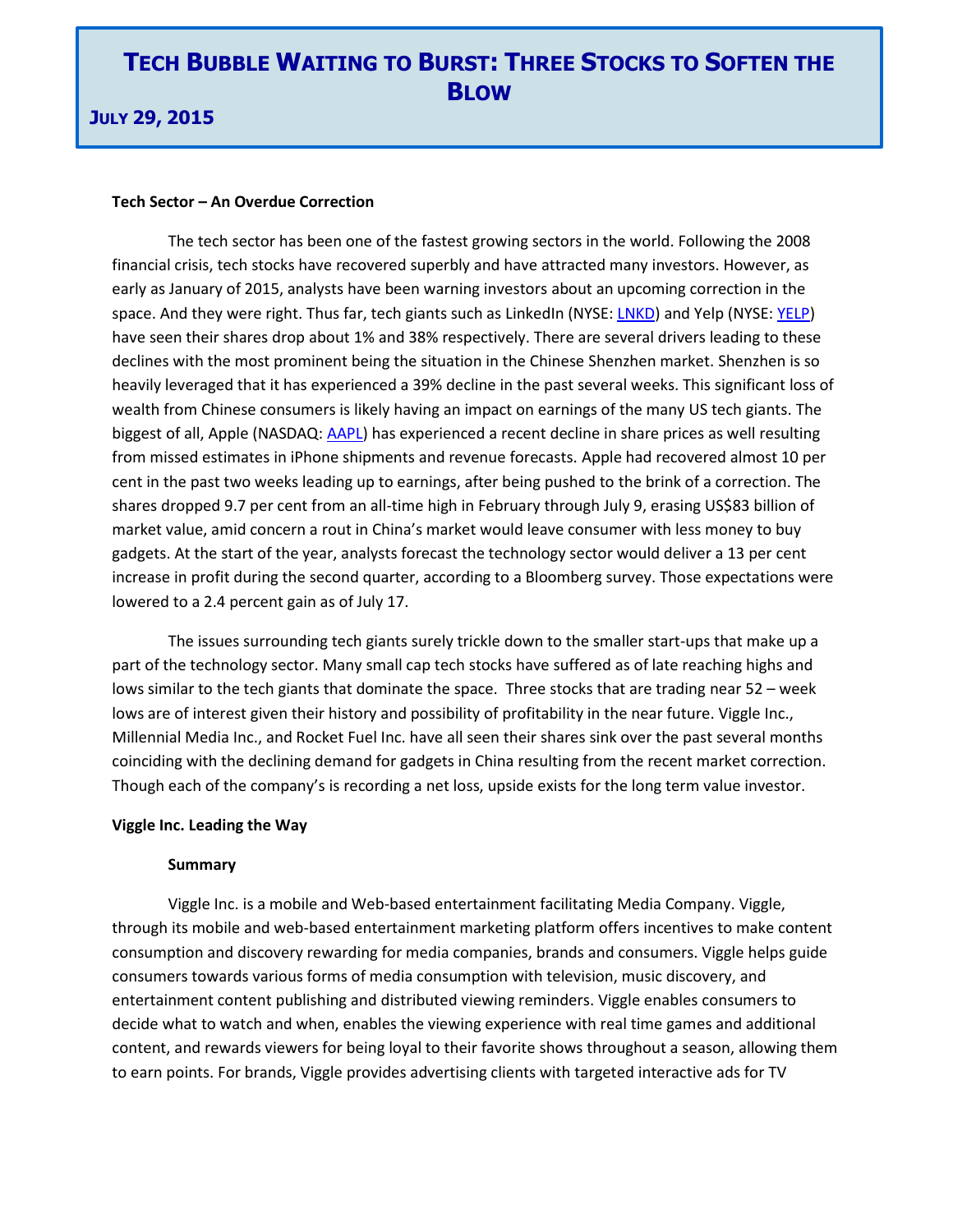## **JULY 29, 2015**

messaging to verified audiences. For media companies, Viggle delivers specific shows, engaging viewers in content experience, and promotes shows through Web, mobile and social channels.

## **Recent News and Analysis**

Most recently, the company provided guidance for its 2015 fiscal year financial results highlighting an expected 40% increase in revenue and an adjusted EBITDA for fourth quarter increase of 25%. Viggle Inc. expects its fiscal 2015 full-year revenue for the period ended June 30, 2015 will be approximately \$25.6 million and approximately \$6.9 million for the fiscal fourth quarter, representing a 42% and 30% increase over the prior year and quarter, respectively. The company also expects to report an Adjusted EBITDA loss for fiscal 2015 of approximately \$29.6 million, and approximately \$6.2 million for the fiscal fourth quarter. Increased advertising on the Viggle app led to the substantial growth in revenue this quarter. The company's aggressive and consistent marketing efforts over the past year helped to drive those advertising revenues to the current levels. Adjusted EBITDA for the quarter improved year-overyear, but decreased for the full year because of increased marketing expenses.

Though the company is not yet generating profit, it is certainly taking the correct measures to become profitable in the future. Through marketing efforts, Viggle managed to increase revenue by 40% and quarterly EBITDA by 25%. Though annual EBITDA decreased as a result of these marketing costs, the likelihood of this expense increasing in the following quarters is slim. It is expected that these costs are slowly reduced to help the company become profitable. Shares have fallen sharply since May 2015 and are trading near a bottom making the stock quite attractive for new investors.

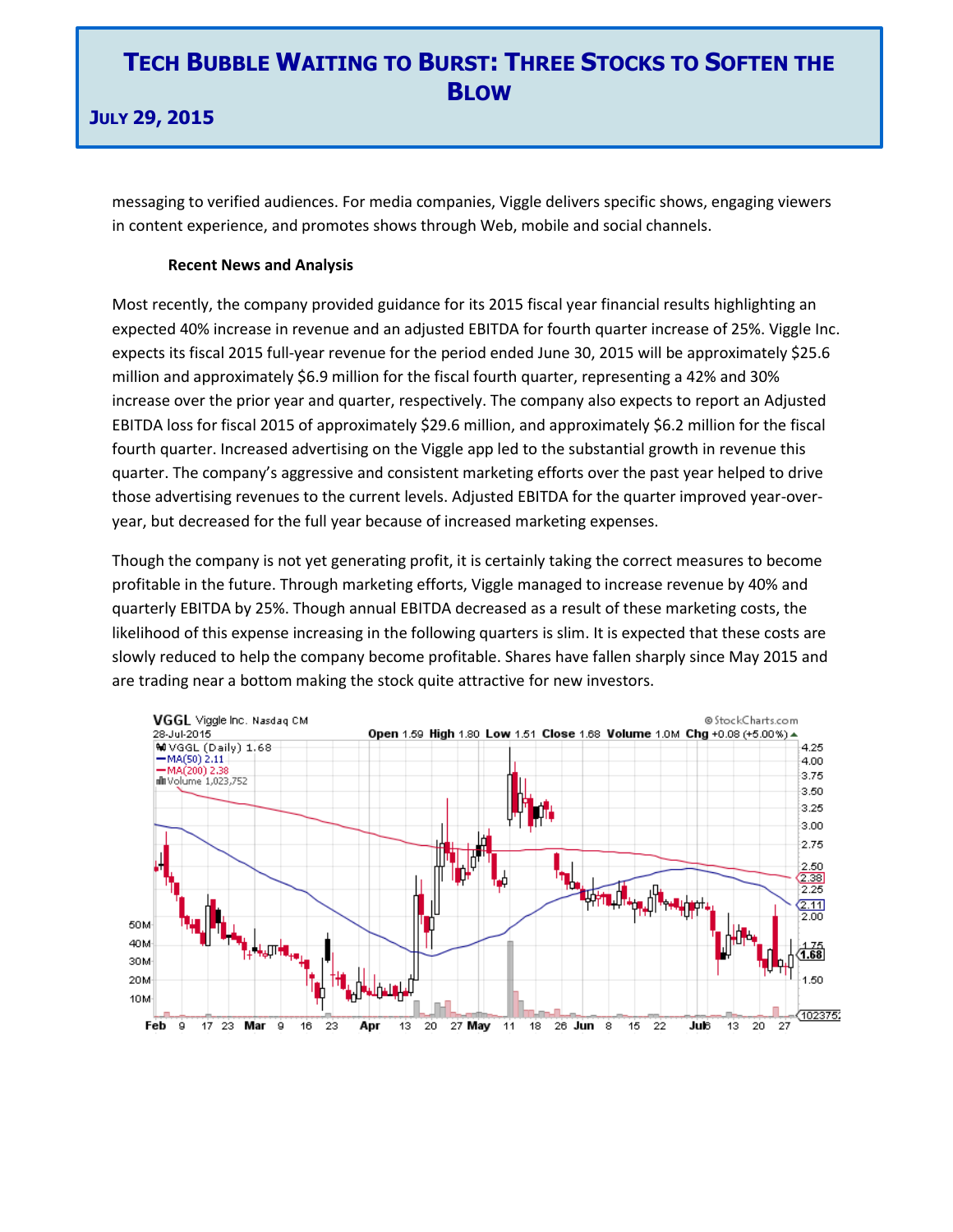## **JULY 29, 2015**

### **Verdict**

With a tech sector thought to be on the brink of a correction, Viggle is one stock that has already experienced this correction and is showing to be taking the right steps towards becoming profitable. For a small cap tech stock, priorities are recording revenue followed by reducing costs, growing revenue and becoming profitable. Viggle Inc. is certainly on the later stages of this progression and should be considered for the long term value investor.

#### **Millennial Media, Inc., the Short Term Play**

#### **Summary**

Millennial Media, Inc. is an independent mobile advertising marketplace delivering products and services to advertisers and developers. The Company offers advertisers a suite of solutions that allow them to reach and connect with the target audiences across screens, from smartphones, tablets and other mobile devices to PCs. The Company offers developers the ability to maximize the advertising revenue and acquire new users for apps. Its advertiser and developer solutions support all mobile operating systems, including Apple iOS, Android, Windows Phone and BlackBerry. For clients who want a higher degree of customer service, the Company offers its managed media services with dedicated account teams. For its clients who want to interact with it on a more automated basis, the Company offers tools that allow advertisers to buy its ad supply in a programmatic fashion through its ad exchange and developers the opportunity to manage and monetize the ad inventory through its supply side tool.

#### **Recent News**

Millennial Media recently announced the release of new mobile video and native ad units as part of its updated mobile app SDK version 6.0. The new SDK enables publishers to monetize through all mobile demand sources, including Millennial Media-sourced demand, the Millennial Media Exchange, publisher-direct sold campaigns, and publisher and network mediation partners. SDK 6.0 enables seamless creative execution through new, mobile-first video and native functionality, including Lightbox, Interstitial Vertical Video, Native Placements and Add to Calendar Enhancements. Mobile video has been a game changer for Millennial Media, bringing clients' messages to life through sight, sound, and motion. Millennial Media's Lightbox mobile video unit capitalizes on mobile's custom features and functionality and offers a truly unique experience from PC. Through the launch of 6.0, Millennial Media completely overhauled its SDK architecture. Its modular build allows the Company to bring new features and functionality to market quicker and simplifies future SDK deployments.

The release of the new SDK is surely an upside however; it does not help address some deep issues. For example; the company has been burning approximately \$50 million in cash annually for the past three years even with increasing revenue. A worrying feature is that the company has just under \$50 million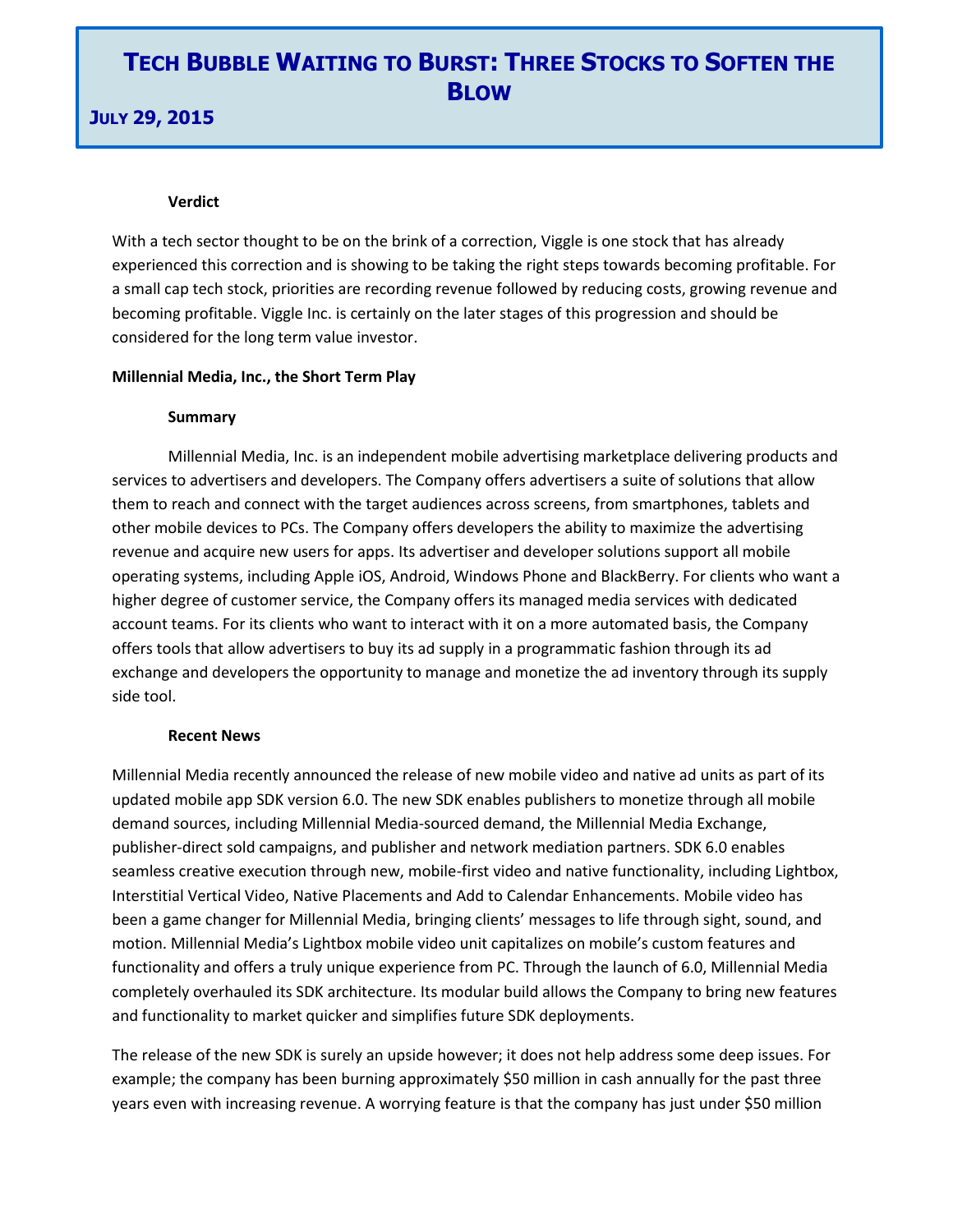**JULY 29, 2015**

remaining and has accumulated over \$214 million in losses, with over 75% occurring at the end of fiscal year 2014.



Millennial Media shares have been bouncing between the 52 – week's lows and highs for the entire 2015. There does not seem to be any stability in the share price and appears to be heavily news driven. Timing your investment in this stock is crucial and could lead to substantial gains. Wait for the stock price to hit a fresh low before entering into a long position for the short term.

### **Rocket Fuel Inc., Running out of Fuel**

### **Summary**

Rocket Fuel Inc. is a technology company that has developed an artificial intelligence (AI) and big data-driven predictive modeling and automated decision-making platform. The Company's technology is designed to address the needs of markets in which the volume and speed of information render realtime human analysis infeasible. It is focused on the digital advertising market that faces these challenges. The Company's media-buying platform, which it refer to as its Demand-Side Platform (DSP) is available to advertising agencies and advertisers as a managed service offering, whereby it manages advertising campaigns on behalf of an advertiser, and through a self-service offering, whereby an agency or advertiser licenses its technology to manage its own advertising campaigns. Its AI system purchases ad spots, or impressions, one at a time, on these exchanges to create portfolios of impressions designed to optimize the goals of its advertisers.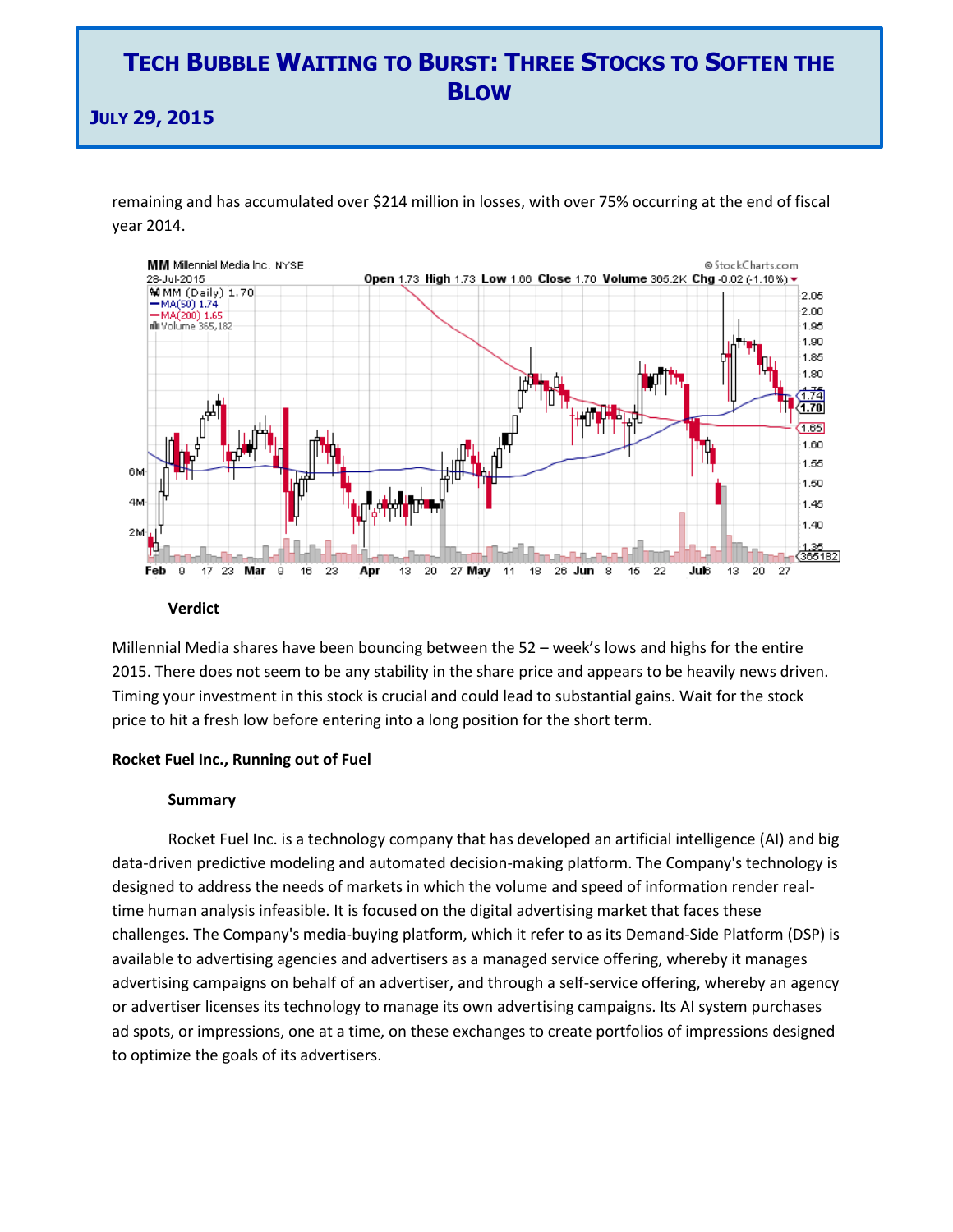## **JULY 29, 2015**

### **Recent News and Analysis**

Rocket Fuel has recently announced it has strategically expanded its politics and advocacy group to support the growing demand for its programmatic solutions in the political space. The team will include 15-20 professionals who will be charged with designing, selling and supporting programmatic solutions for political and advocacy partners in their efforts to create awareness and influence opinion leaders, association members, registered voters, and engaged citizens, in the 2016 election and beyond. According to a Borrell Associates estimate, online political spending in the U.S. will reach nearly \$1 billion in 2016. Knowing when voters are most receptive to persuasion messaging has been shown to allow political advertisers to better target swing voters. In a recently released study, Rocket Fuel found that 36% of voters in five key swing states voted after viewing an online ad. The findings reinforce an increasingly 'digital first' political campaign focus and highlight how digital ads play a prominent role in the outcomes of elections. Rocket Fuel's politics and advocacy group works with digital political consultancies, on both the right and the left, to drive market-leading performance using Moment Scoring™, its real-time calculation of every moment of influence that optimizes programmatic decisions and learns how to improve them over the life of campaigns. Moment Scoring™ uses Rocket Fuel's massive Big Data architecture and voter data partner partnerships to access detailed, anonymous information about an individual -- at a precise moment in time when they are most likely to respond to an ad. Rocket Fuel's politics and advocacy team is led by recently appointed National Director of Politics and Advocacy J.C. Medici, who has more than 10 years of experience working with top political clients and Fortune 100 brands. Reporting to him will be Director of Strategic Accounts Amanda Whiteman, who has deep online advertising and politics and advocacy experience having worked for Microsoft, AOL U.S. presidential campaigns.

Rocket Fuel Inc. has been growing revenue almost exponentially; however it has not been able to reduce costs effectively enough to have margins grow on the same trend as revenue. In fact, margins have started to decline bringing forth a worry for investors. Should the company be able to turn this trend around and begin increasing its margins, a second look may be well worth it.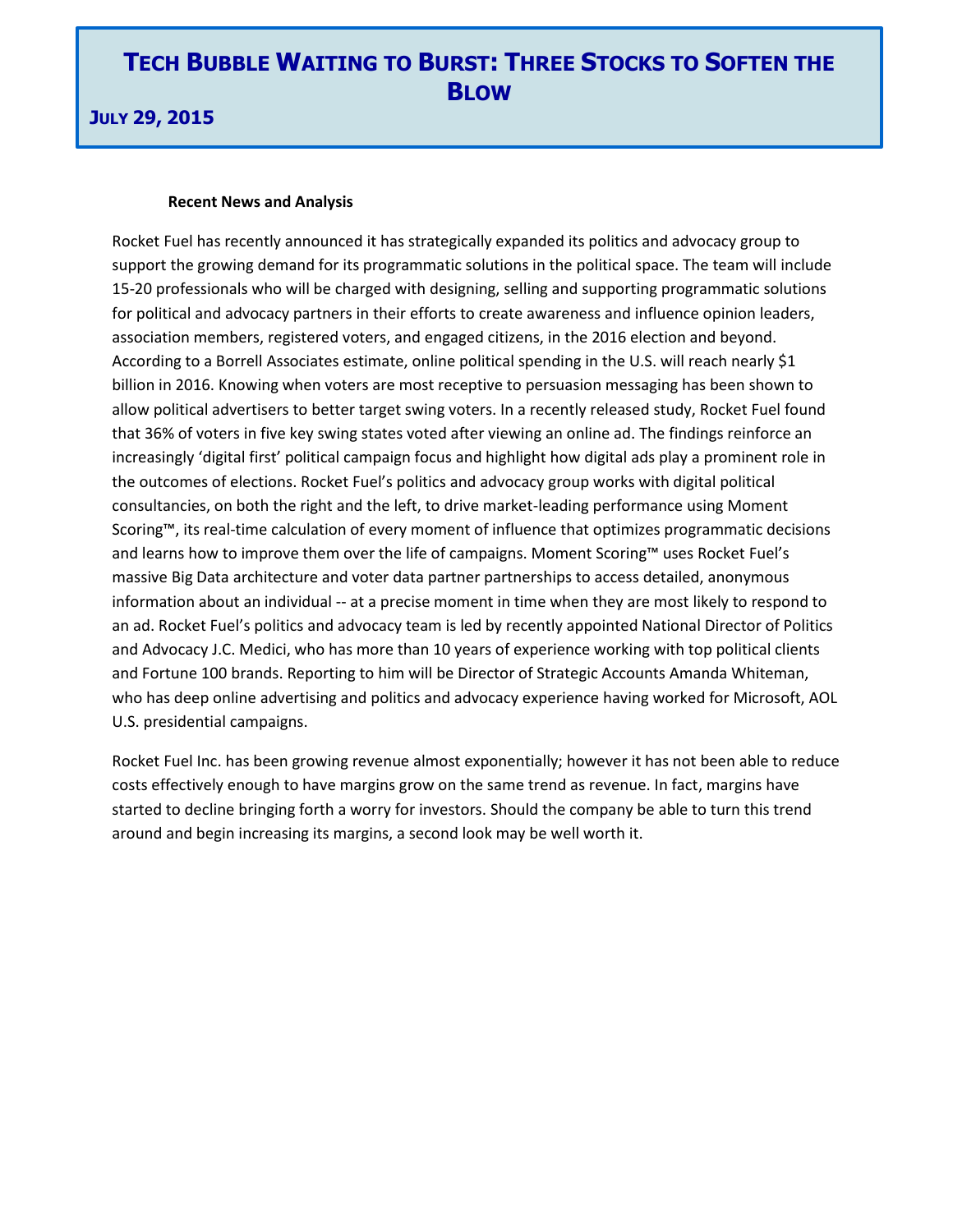**JULY 29, 2015**



### **Verdict**

Rocket Fuel has seen its margins decline despite increasing revenue. The share price has reflected this in the past six months falling from a high of \$27 to a low of \$7.44. With the upcoming federal election in the US, the company may be able to get its act together. The stock should be watched closely and reevaluated in the next couple of months.

### **Conclusion**

The tech sector has been strongly affected by the Chinese stock market crash and recent earnings from tech giants like Apple. Many analysts feel that the tech sector is on the verge of a mean reversion and will see this correction in the near future. Smaller companies are equally as affected by the macro factors that may cause the tech bubble to burst. Despite this bearish sentiment in the market, there are several small companies that can provide long and short term investors with substantial returns. Viggle Inc. and Millennial Media are two small tech companies that have the potential for this. Both are generating revenue's and growing annually and are certainly worth a second look.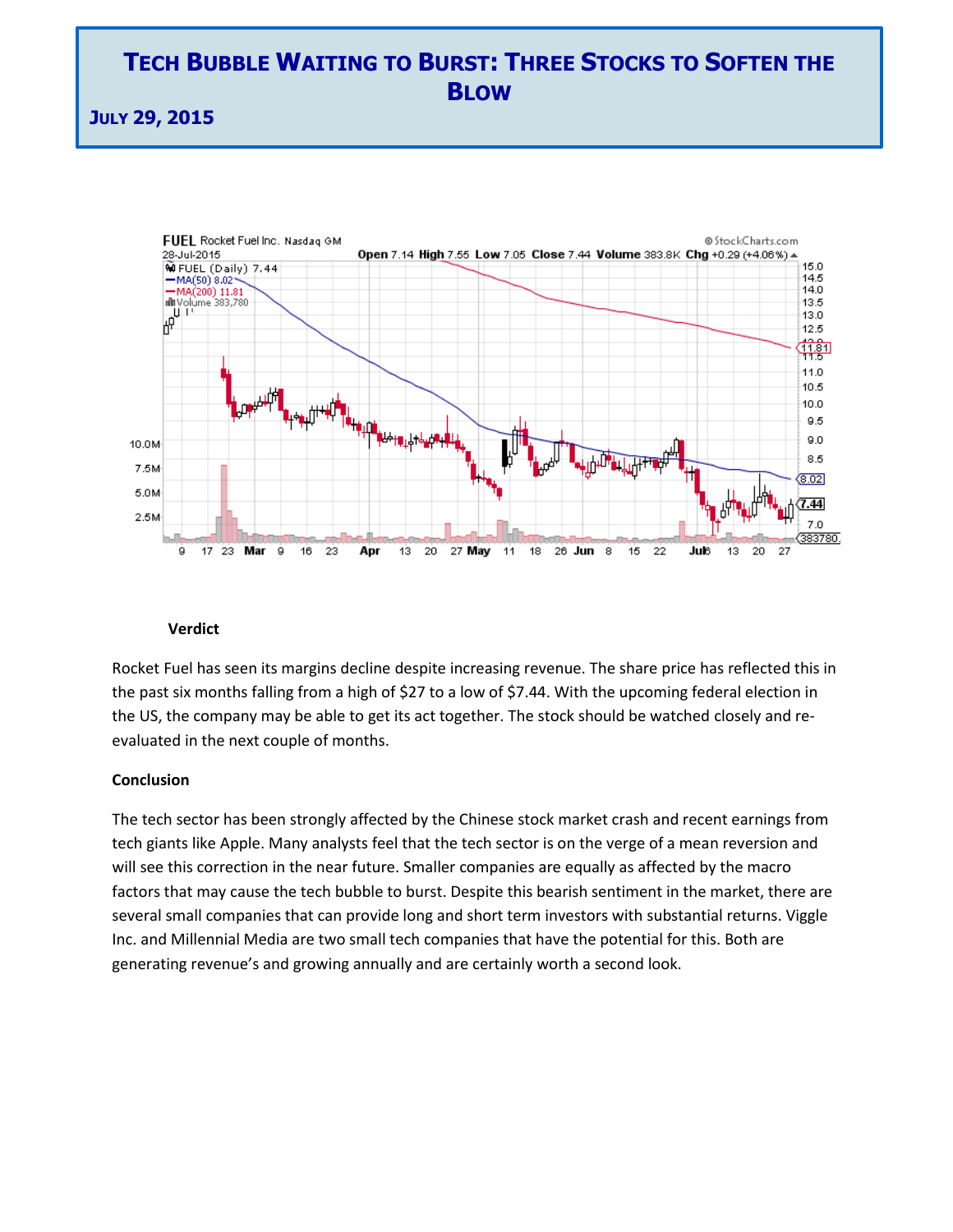## **JULY 29, 2015**

### **Sources:**

- 1. <http://www.theguardian.com/business/technology>
- 2. <http://www.reuters.com/sectors/technology>
- 3. <http://www.economist.com/topics/technology-industry>
- 4. [http://www.nasdaq.com/article/technology-sector-update-for-07282015-mzor-wat-glw](http://www.nasdaq.com/article/technology-sector-update-for-07282015-mzor-wat-glw-cm501619)[cm501619](http://www.nasdaq.com/article/technology-sector-update-for-07282015-mzor-wat-glw-cm501619)
- 5. <http://www.castanet.net/news/Kelowna/144789/Tech-sector-boost>
- 6. <http://www.cnbc.com/2015/07/07/tech-sector-returning-to-mean-expert.html>
- 7. <https://www.google.ca/finance?q=NASDAQ%3AAAPL&ei=jOK3VYGvGonDe-u-qvAP>
- 8. [http://business.financialpost.com/fp-tech-desk/apple-inc-revenue-rises-32-5-as-iphone-sales](http://business.financialpost.com/fp-tech-desk/apple-inc-revenue-rises-32-5-as-iphone-sales-jump-to-47-5-million)[jump-to-47-5-million](http://business.financialpost.com/fp-tech-desk/apple-inc-revenue-rises-32-5-as-iphone-sales-jump-to-47-5-million)
- 9. <https://www.datacenterjournal.com/thoughts-tech-bubble-lack-thereof/>
- 10. <https://www.google.ca/finance?q=NASDAQ%3AFUEL&ei=Qum3VZmzFoHLeYqqp-gP>
- 11. <https://www.google.ca/finance?q=NYSE%3AMM&ei=Num3VYHBFMOie6nBogg>
- 12. <http://www.reuters.com/finance/stocks/companyProfile?rpc=66&symbol=VGGL.O>
- 13. <http://finance.yahoo.com/news/rocket-fuel-expands-politics-advocacy-100000355.html>
- 14. <http://stockcharts.com/h-sc/ui?s=FUEL&p=D&b=5&g=0&id=p01943324970>
- 15. <http://stockcharts.com/h-sc/ui?s=VGGL&p=D&b=5&g=0&id=p13701312971>
- 16. <http://stockcharts.com/h-sc/ui?s=MM&p=D&b=5&g=0&id=p27056975930>

### **Risk Factors**

An investment in the common stock of the company is subject to a number of risks. The information below contains latest filings and risk factors that should be considered by all investors. Investors should carefully consider the risk factors set out below and consider all other information contained herein, and in the company's SEC filings, before making an investment decision. We assume no obligation to update or revise any such forward looking statements to reflect events or circumstances that occur after such statements are made.

A complete list of filings including the risk factors for VGGL can be found here: [http://www.sec.gov/cgi-bin/browse](http://www.sec.gov/cgi-bin/browse-edgar?CIK=vggl&Find=Search&owner=exclude&action=getcompany)[edgar?CIK=vggl&Find=Search&owner=exclude&action=getcompany](http://www.sec.gov/cgi-bin/browse-edgar?CIK=vggl&Find=Search&owner=exclude&action=getcompany)

A complete list of filings including the risk factors for MM can be found here: [http://www.sec.gov/cgi-bin/browse](http://www.sec.gov/cgi-bin/browse-edgar?CIK=mm&Find=Search&owner=exclude&action=getcompany)[edgar?CIK=mm&Find=Search&owner=exclude&action=getcompany](http://www.sec.gov/cgi-bin/browse-edgar?CIK=mm&Find=Search&owner=exclude&action=getcompany)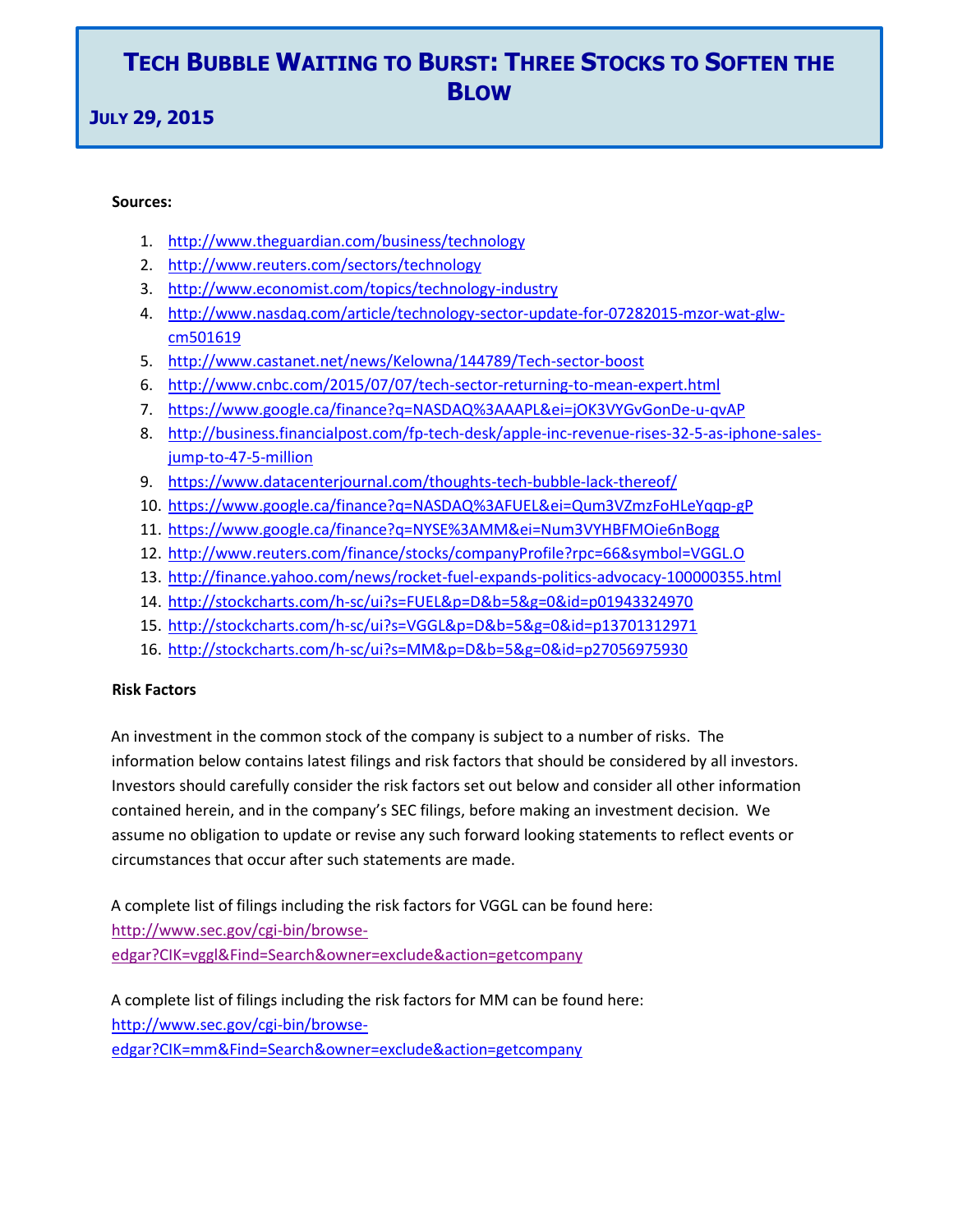## **JULY 29, 2015**

A complete list of filings including the risk factors for FUEL can be found here: [http://www.sec.gov/cgi-bin/browse](http://www.sec.gov/cgi-bin/browse-edgar?CIK=fuel&Find=Search&owner=exclude&action=getcompany)[edgar?CIK=fuel&Find=Search&owner=exclude&action=getcompany](http://www.sec.gov/cgi-bin/browse-edgar?CIK=fuel&Find=Search&owner=exclude&action=getcompany)

Disclosure: I, Robert Borowski, research analyst have no positions in any stocks mentioned, and no plans to initiate any positions within the next 72 hours. I wrote this article myself, and it expresses my own opinions and I have no business relationship with any company whose stock is mentioned in the article.

The information contained herein is not intended to be investment advice and does not constitute any form of invitation or inducement by Robert Borowski to engage in investment activity. Neither the information nor any opinion expressed constitutes a solicitation for the purchase or sale of any security. Securities, financial instruments, strategies, or commentary mentioned herein may not be suitable for all investors and this material is not intended for any specific investor and does not take into account an investor's particular investment objectives, financial situations or needs. Any opinions expressed herein are given in good faith, are subject to change without notice, and are only current as of the stated date of their issue. Prices, values, or income from any securities or investments mentioned in this report may fluctuate, and an investor may, upon selling an investment lose a portion of, or the entire principal amount invested. Past performance is no guarantee of future results. Before acting on any recommendation in this material, you should consider whether it is suitable for your particular circumstances and, if necessary, seek professional advice.

### FORWARD-LOOKING STATEMENT

This report may contain certain forward-looking statements and information, as defined within the meaning of Section 27A of the Securities Act of 1933 and Section 21E of the Securities Exchange Act of 1934, and is subject to the Safe Harbor created by those sections. This material contains statements about expected future events and/or financial results that are forwardlooking in nature and subject to risks and uncertainties. Such forward- looking statements by definition involve risks, uncertainties and other factors, which may cause the actual results, performance or achievements of mentioned company to be materially different from the statements made herein.

### COMPLIANCE PROCEDURE

Content is researched, written and reviewed on a best-effort basis. This document, article or report is written and authored by Robert Borowski. An outsourced research services provider